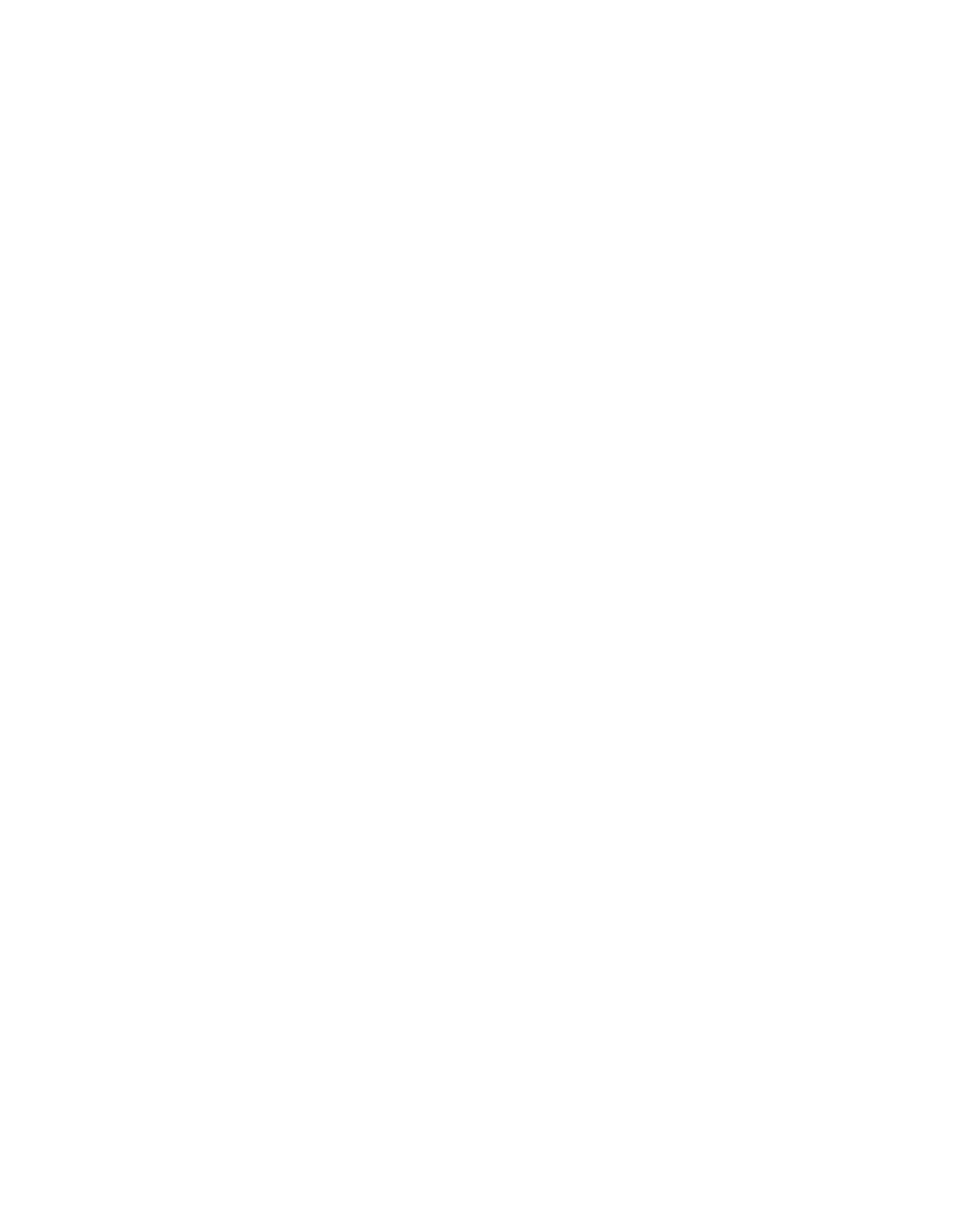#### **In the case of Milisavljević v. Serbia,**

The European Court of Human Rights (Third Section), sitting as a Chamber composed of:

 Helena Jäderblom, *President,*  Branko Lubarda, Luis López Guerra, Helen Keller, Pere Pastor Vilanova, Alena Poláčková, Georgios A. Serghides, *judges,*

and Fatoş Aracı, *Deputy Section Registrar,*

Having deliberated in private on 14 March 2017,

Delivers the following judgment, which was adopted on that date:

### PROCEDURE

1. The case originated in an application (no. 50123/06) against the Republic of Serbia lodged with the Court under Article 34 of the Convention for the Protection of Human Rights and Fundamental Freedoms ("the Convention") by a Serbian national, Ms Ljiljana Milisavljević ("the applicant"), on 13 December 2006.

2. The applicant was represented by Mr C. Lister, a lawyer practising in London. The Serbian Government ("the Government") were represented by Mr S. Carić, their Agent at the time.

3. The applicant alleged that her conviction for "criminal insult" (*uvreda*) following the publication of a newspaper article written by her violated her right to freedom of expression.

4. On 21 September 2010 the application was communicated to the Government.

# THE FACTS

# I. THE CIRCUMSTANCES OF THE CASE

5. The applicant, Ms Ljiljana Milisavljević, is a Serbian national who was born in 1966 and lives in Belgrade.

6. The applicant was a journalist employed at *Politika*, a major Serbian daily newspaper. In September 2003 she was requested by the editorial board to write an article about Ms Nataša Kandić.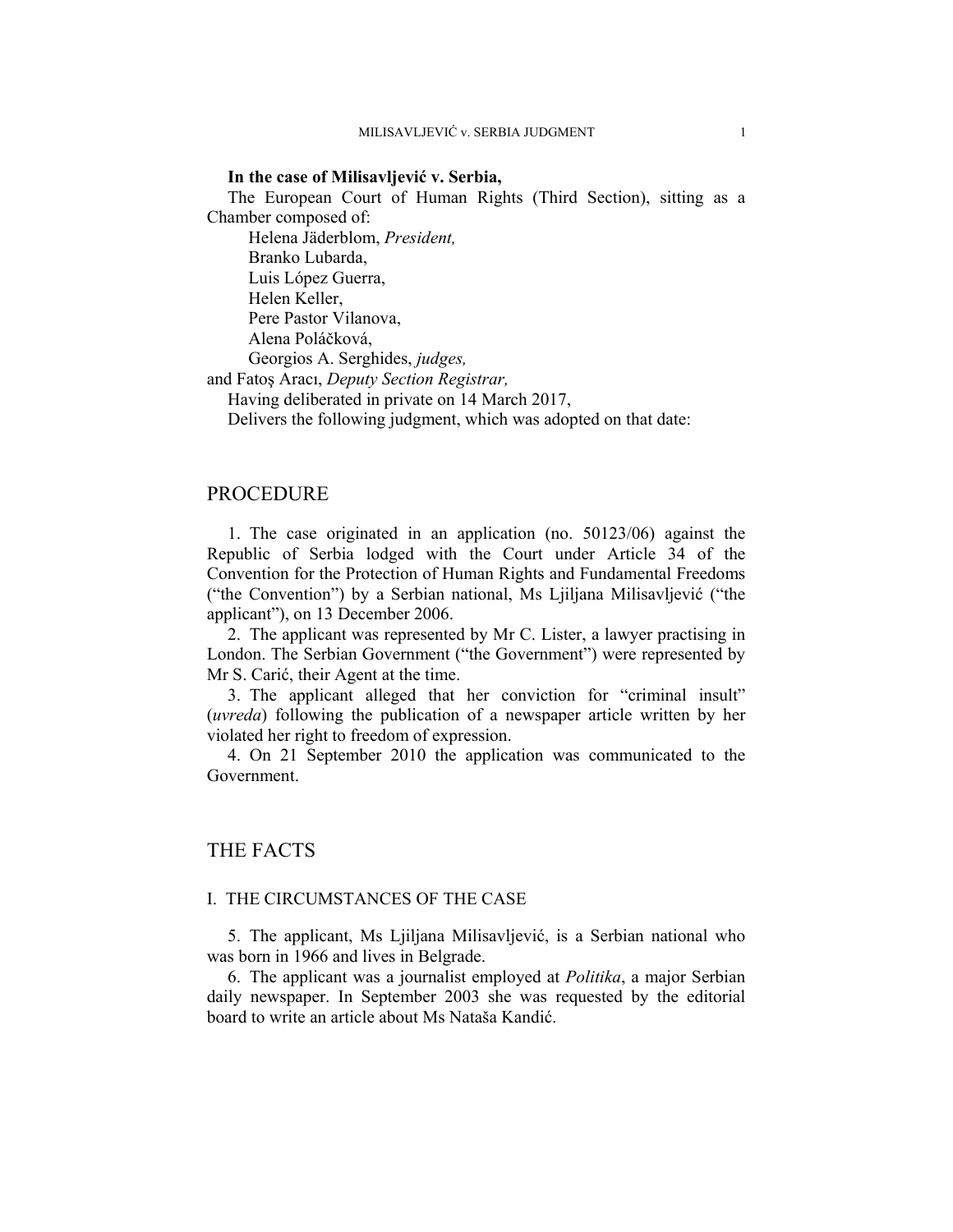7. Ms Nataša Kandić is a Serbian human rights activist primarily known for her activities in investigating crimes committed during the armed conflicts in the former Yugoslavia, including those crimes committed by Serbian regular and irregular forces. She was also recognised as one of the most vocal advocates for full cooperation of the Yugoslav and later Serbian authorities with the International Criminal Tribunal for the former Yugoslavia (hereinafter "the ICTY").

8. At the time relevant to this case, between 40% and 64% of the Serbian population considered the ICTY to be a major security threat to the Republic of Serbia.<sup>1</sup> Some 54% of the population was against cooperation with the ICTY, which would include arrests and transfers of Serbian suspects to this institution.<sup>2</sup> In 2003, the ICTY's assessment of Serbia's cooperation with that court was that it was "neither full nor proactive".3 The level of cooperation was further negatively influenced by the assassination of the Serbian Prime Minister Dr Zoran Đinđić in March 2003, a major political figure open to full cooperation with the ICTY.<sup>4</sup> Ms Kandić herself came under attack by a significant portion of the Serbian political elite and general population. As a consequence, she was involved in several incidents.

9. The applicant's article on Ms Kandić appeared in *Politika* on 7 September 2003. The integral translation of the impugned article, titled "The Hague Investigator", reads as follows:

"'Even my son blames me for protecting everybody but the Serbs', says the director of the Fund for Humanitarian Law.

Ms Nataša Kandić, founder and Executive Director of the Humanitarian Law Centre for Serbia, Montenegro, and Kosovo and Metohija, a non-governmental organisation aimed at promoting human rights for minorities, last week, again, defended herself 'from the Serbian patriotism surge'.

On the occasion of the International Day of the Disappeared commemoration, at the gathering of the Association of Families of Missing and Kidnapped Persons in Kosovo and Metohija organised in the centre of Belgrade, following a short argument she slapped one of the participants. After this incident the Belgrade police submitted a request for the initiation of prosecution proceedings against her, and the Association of Families of the Missing lodged a lawsuit, demanding that she pay 30,000,000 Serbian dinars (RSD) for the insult to the families of those kidnapped and killed.

 $\overline{a}$ 

<sup>&</sup>lt;sup>1</sup> See: "Public opinion in Serbia – Attitudes towards the ICTY" ("*Javno mnenje u Srbiji* – *Stavovi prema Haškom tribunalu*"), Belgrade Centre for Human Rights, CMRI, July 2003, p. 11, available in Serbian at: http://www.bgcentar.org.rs/istrazivanje-javnogmnenja/stavovi-prema-ratnim-zlocinima-haskom-tribunalu-domacem-pravosudu-za-ratnezlocine/.

<sup>2</sup> *Ibid*, p. 22.

<sup>3</sup> *Report of the International Tribunal for the Prosecution of Persons Responsible for Serious Violations of International Humanitarian Law Committed in the Territory of the Former Yugoslavia since 1991*, UN Doc. S/2003/829, p. 53. 4 *Ibid*.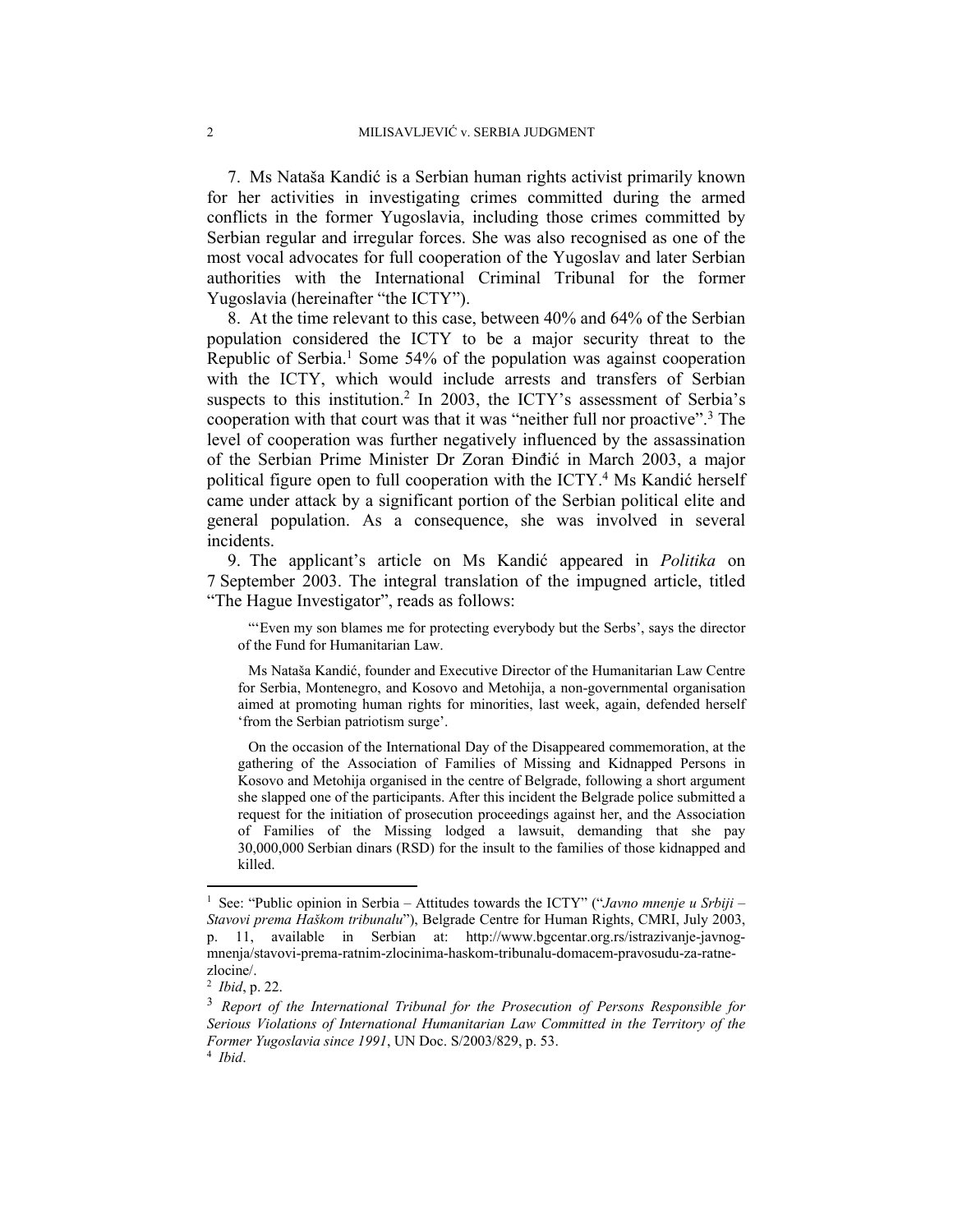Recently our media have also reported that this 'prominent advocate of human rights and democratic reform in Serbia' was awarded the annual Central European and Eurasian Law Initiative Award (CEELI) from the American Bar Association on 9 August during the ABA Annual Meeting luncheon in San Francisco. Former winners of this award were Petar Stoyanov from Bulgaria, Emil Constantinescu from Romania, Vaclav Havel from the Czech Republic, Stjepan Mesić from Croatia ...

It was also reported that at the beginning of May the American magazine *Time* published a list of thirty-six individuals dubbed the European heroes, among which was Nataša Kandić, too.

The Serbian campaigner for the truth on war crimes, a lonely voice of reason in Serbia or the Soros<sup>5</sup> mercenary, the one who was named by all the banished FRY<sup>6</sup> spies, has won many awards, including the Human Rights Watch Award, but none of them were awarded to her in Serbia.

Nataša Kandić provokes stormy reactions wherever she appears. While the West lauds and praises her, in Serbia she is spoken about with contempt and accused of anti-Serbian politics. Most of all they blame her for never pursuing the crimes against Serbs but exclusively dealing with those committed by Serbs against other ethnicities.

Although she has been called a witch and a prostitute and is permanently under threat (this year she has also had to cancel her appearance at a local TV station owing to a bomb threat), she says: 'This is simply the part of this job. I don't think that they hate me, only my message'.

Nevertheless, she once made a public complaint: 'Even my son has accused me of protecting everybody except the Serbs.' Although later, she adds, she heard him defending her concern for the weak.

Nataša Kandić was born in 1946 in Topola, to her father Radoslav and mother Vera. In 1966 she went to study in Great Britain and upon her return she enrolled in the Faculty of Philosophy at the University of Belgrade. She participated in the 1968 student demonstrations. In the 1970s she started working in the Belgrade municipality of Palilula.

Afterwards she worked in the city trade union. During the mid-1990s she went to the Centre for Antiwar Action to work as a technical secretary, but before long she left it after a conflict with Ms Vesna Pešić<sup>7</sup>. With a group of like-minded people she founded the Humanitarian Law Centre at the beginning of 1993.

A year later, on the invitation of Ms Jeri Laber, the Helsinki Watch Executive Director, she left for New York. Upon discussion with top people at the Hague Tribunal<sup>8</sup>, the Humanitarian Law Centre took charge of its work in respect of the so-called Serbian crimes against Muslims in Bosnia and Herzegovina, as well as violations and abuses of Muslim and Croatian minority rights in the FRY. That is how

 $\overline{a}$ 

<sup>&</sup>lt;sup>5</sup> Mr George Soros is the founder and chairman of the Open Society Foundations.<br><sup>6</sup> The Eederal Republic of Vugoslavia was formed in 1992 from two former repub

<sup>&</sup>lt;sup>6</sup> The Federal Republic of Yugoslavia was formed in 1992 from two former republics of the SFRY, namely Serbia and Montenegro. In 2003 it became the State Union of Serbia and Montenegro. Following the Montenegrin proclamation of independence, it was succeeded by Serbia in 2006.

<sup>&</sup>lt;sup>7</sup> Ms Vesna Pešić is another prominent human-rights activist and a member of parliament.<br><sup>8</sup> The International Criminal Tribunal for the former Yugoslavia was established i

<sup>&</sup>lt;sup>8</sup> The International Criminal Tribunal for the former Yugoslavia was established in May 1993 by the United Nations in response to mass atrocities then taking place in Croatia and Bosnia and Herzegovina.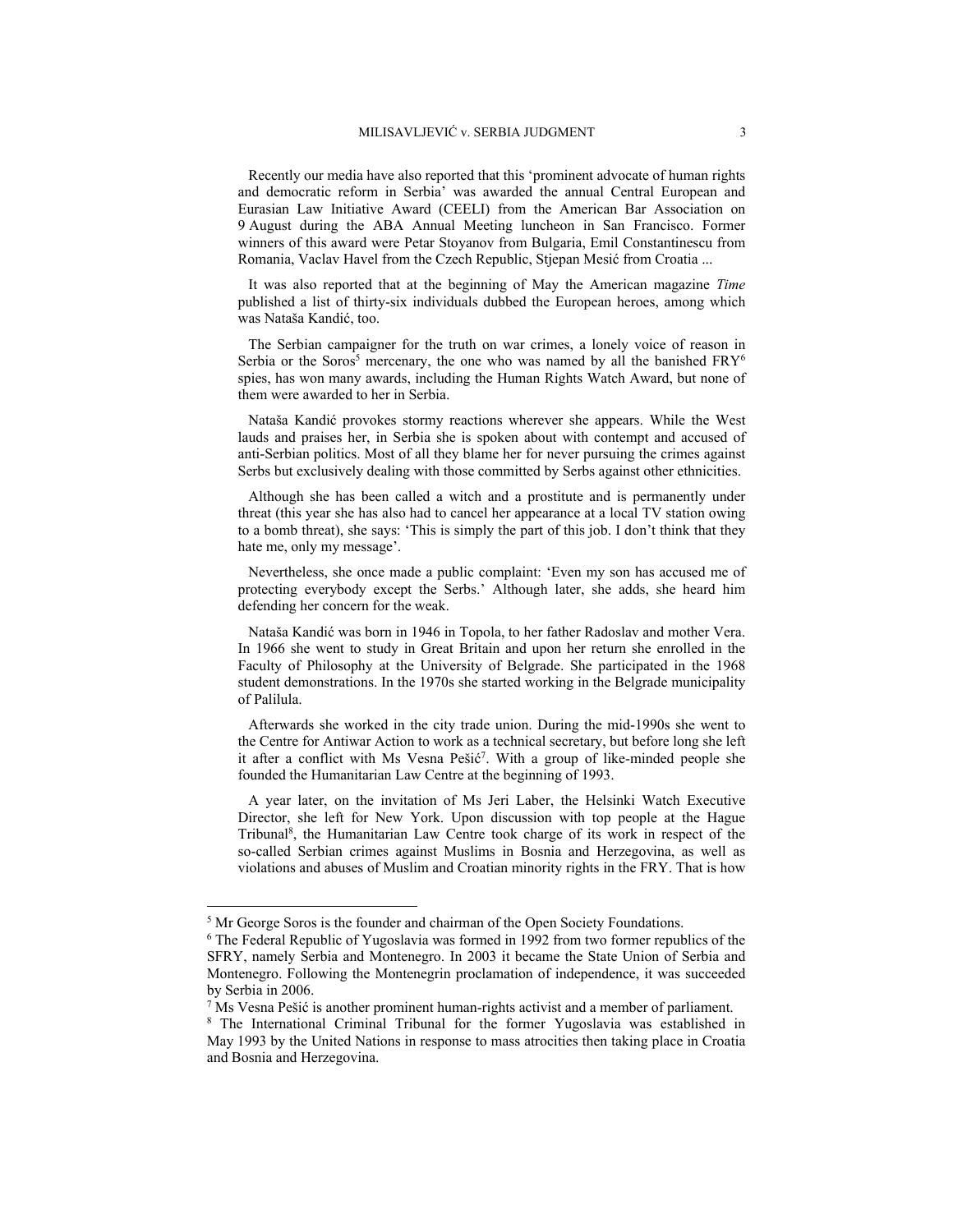this organisation became the [ICTY] 'investigator'. Starting from the second half of the 1990s the Centre became involved in the Kosovo and Metohija issues.

During the NATO campaign<sup>9</sup> she frequently travelled the Belgrade-Kosovo and Metohija-Montenegro routes. Her email messages sent via the Internet to foreign friends and collaborators are the evidence of her time and work in Kosovo and Metohija.

With Lazar Stojanović<sup>10</sup>, the *Plastični Isus* ('Plastic Jesus') director, she has a son Stefan, who lives in New York and is involved in graphic animation."

10. On 10 November 2003 Ms Kandić started a private prosecution against the applicant. She claimed that the entire piece had been written with the intent of belittling her in the eyes of the public, to present her as a traitor to Serbian interests and as a "paid servant of foreign interests and a prostitute who sells herself for money". She further claimed that the points introduced in the article were maliciously misrepresented, and that the article contained untruths and blatant insults. She explicitly refused to lodge any civil compensation claim within these proceedings.

11. The applicant, in her defence, stated that she was not expressing her own opinion of Ms Kandić, whom she did not intend to insult, and that she had written the entire article on the basis of the documentation of other magazines. She put the citations within quotation marks, but she omitted them when she was not literally citing but paraphrasing ("*ono što nije stavila pod navodnike predstavljaju navode koji nisu citati, već ih je prepričavala iz drugih listova*"). She provided details as to what phrases were taken from which articles and magazines, including from which article and magazine she had taken the phrase that Ms Kandić had been called a witch and a prostitute.

12. On 1 September 2005, after a remittal, the First Municipal Court (*Prvi opštinski sud*) in Belgrade found that the applicant had committed a criminal offence of insult when having stated for Ms Kandić "although she has been called a witch and a prostitute" and gave her a judicial warning. The court established that the impugned phrase had been indeed previously published in another article by another author in a different magazine. However, the applicant did not put it in quotation marks which meant that she agreed with it, thus expressing her opinion. The court concluded that there was therefore an intention to insult Ms Kandić. In view of no aggravating circumstances and a number of mitigating ones (the applicant had a clean record, was employed and of mature age (*u zrelom dobu*)), she was given a mere judicial warning (*sudska opomena*), on the grounds of Articles 41 and 59 of the General Criminal Code (see paragraph 18 below). No prison sentence or fines were imposed.

 $\overline{a}$ 

<sup>&</sup>lt;sup>9</sup> In 1999 NATO waged a bombing campaign against the Federal Republic of Yugoslavia. <sup>10</sup> Mr Lazar Stojanović is a film director. He spent three years in prison because of his film, *Plastic Jesus*, made in 1971. The film was publicly screened for the first time in 1990.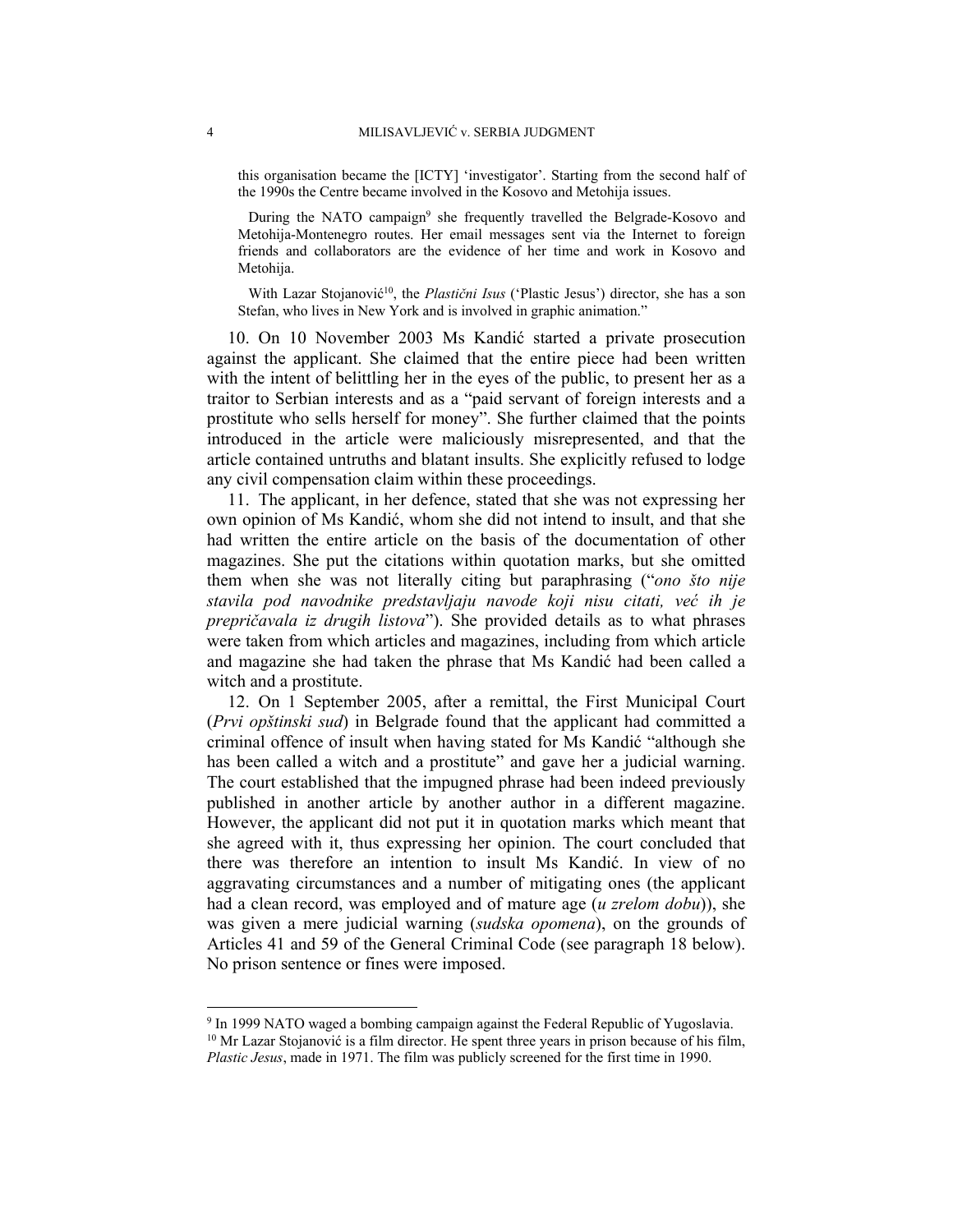13. On an unspecified date thereafter the applicant appealed. She reiterated that the impugned words were not her own opinion, but an opinion of another author. The fact that she wrote also on the negative attitudes towards the private prosecutor and her work could not and must not make her, the applicant, criminally liable. She also submitted that such an attitude towards the freedom of press could have long-reaching consequences.

14. On 5 July 2006 the Belgrade District Court (*Okružni sud*) upheld the first-instance decision endorsing the reasons given therein.

15. In separate proceedings, on 2 October 2006 the Belgrade First Municipal Court ordered the applicant to pay Ms Kandić RSD 33,125 (around 386 euros (EUR)) in respect of costs and expenses. The applicant did not appeal against that decision.

16. The applicant submitted in her observations that she had been later discharged from *Politika* and that "her conviction [...] appear[ed] to have been the cause [thereof]".

#### II. RELEVANT DOMESTIC LAW

17. The Criminal Code of the Socialist Republic of Serbia 1977 (*Krivični zakon*, published in Official Gazette of the Socialist Republic of Serbia nos. 26/77, 28/77, 43/77, 20/79, 24/84, 39/86, 51/87, 6/89, 42/89, Official Gazette of the Republic of Serbia nos. 16/90, 21/90, 26/91, 75/91, 9/92, 49/92, 51/92, 23/93, 67/93, 47/94, 17/95, 44/98, 10/02, 11/02, 80/02, 39/03 and 67/03) was in force from 1 July 1977 until 1 January 2006. It read, in so far as relevant, as follows:

#### **Article 93 §§ 1 and 2**

"1. A person who insults another shall be fined or punished with imprisonment of up to three months.

2. If the act described in paragraph 1 above is committed through the press ... the offender shall be fined or punished with imprisonment of up to six months."

#### **Article 96 § 1**

"No one shall be punished for insulting another person if this has been done in ... the discharge of journalistic duties ... if there was no intention to defame."

18. The General Criminal Code 1977 (*Osnovni krivični zakon*; published in Official Gazette of the Socialist Federal Republic of Yugoslavia nos. 44/76, 36/77, 34/84, 37/84, 74/87, 57/89, 3/90, 38/90, 45/90 and 54/90, in Official Gazette of the Federal Republic of Yugoslavia nos. 35/92, 16/93, 31/93, 37/93, 24/94 and 61/2001, and in Official Gazette of the Republic of Serbia no. 39/03) was in force from 1 July 1977 until 1 January 2006. It read, in so far as relevant, as follows: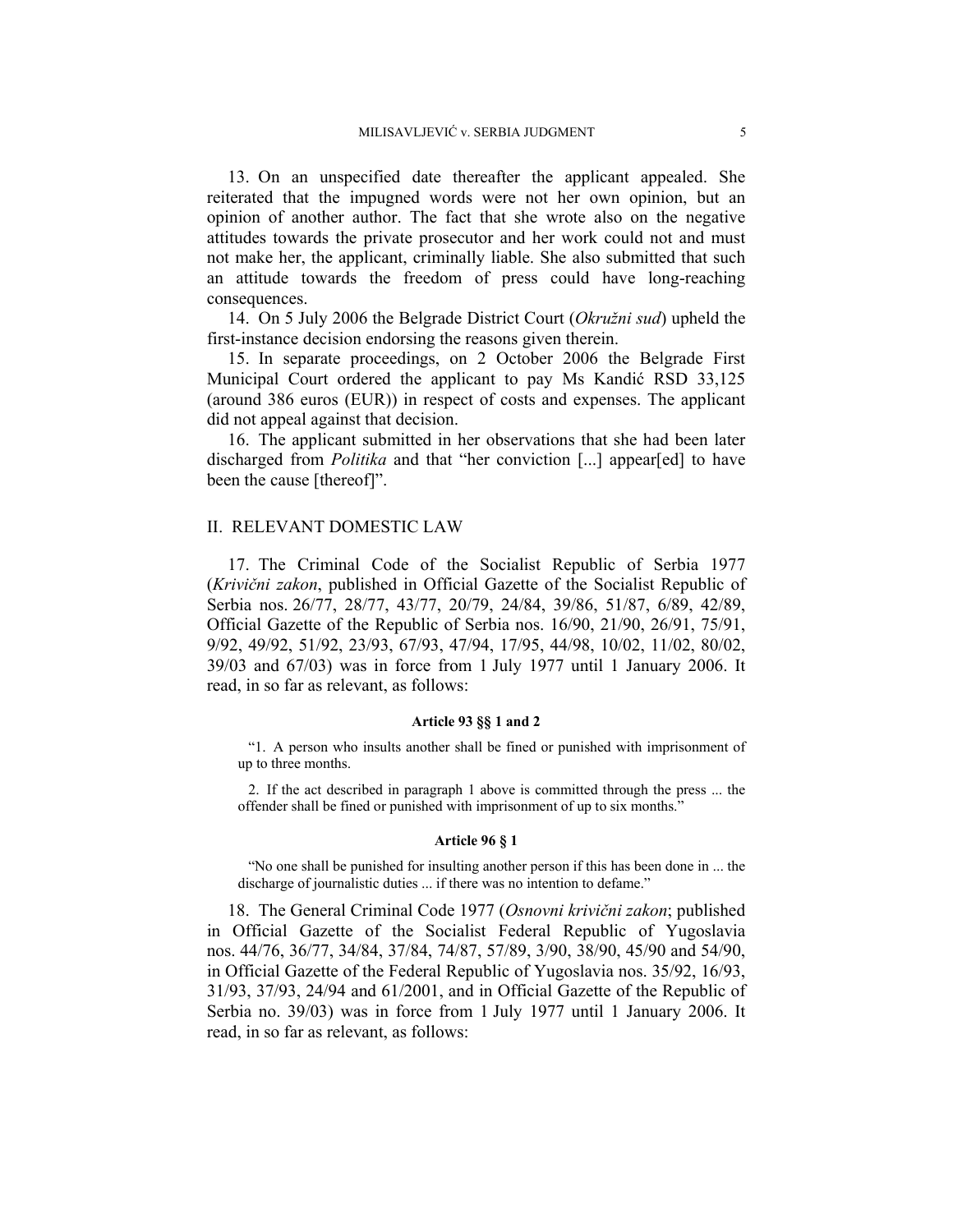#### **Article 41**

"1. The court shall impose a punishment within the statutory limits for a particular offence, bearing in mind the purpose of punishment and taking into account all [...] mitigating and aggravating circumstances, and in particular: the degree of criminal liability, the motives for which the criminal offence was committed, the degree of endangering or violating the protected good, circumstances in which the offence was committed, previous life of the perpetrator, his/her personal circumstances and his/her behaviour afterwards, as well as other circumstances relating to the perpetrator's life."

#### **Article 42**

"The court can impose a sanction below the statutory one:

[...]

2) when it finds that there are especially mitigating circumstances indicating that the purpose of sanctioning can be achieved even with a milder sanction."

#### **Article 59 §§ 1 and 4**

"1. A judicial warning can be given for those criminal offences for which one can be fined or imprisoned up to one year, when they were committed under such mitigating circumstances making them particularly minor.

[...]

4. When deciding whether to give a judicial warning the court shall, bearing in mind the purpose of the judicial warning, take into account in particular the personality of the perpetrator, his/her previous life, his/her behaviour after having committed the offence, the degree of criminal liability and other circumstances under which the offence was committed."

19. A person who was issued a judicial warning is considered an offender and therefore he or she could be considered a repeated offender (*povratnik*) should he or she commit another criminal offence<sup>11</sup>.

### THE LAW

 $\overline{a}$ 

### I. ALLEGED VIOLATION OF ARTICLE 10 OF THE CONVENTION

20. The applicant complained that her conviction for criminal insult violated her right to freedom of expression as provided in Article 10 of the Convention, which reads as follows:

"1. Everyone has the right to freedom of expression. This right shall include freedom to ... impart information and ideas without interference by public authority ...

2. The exercise of these freedoms, since it carries with it duties and responsibilities, may be subject to such formalities, conditions, restrictions or penalties as are

<sup>&</sup>lt;sup>11</sup> See the Commentary of the Criminal Code of Federal Republic of Yugoslavia by dr Ljubiša Lazarević, published by *Savremena Administracija* in 1999.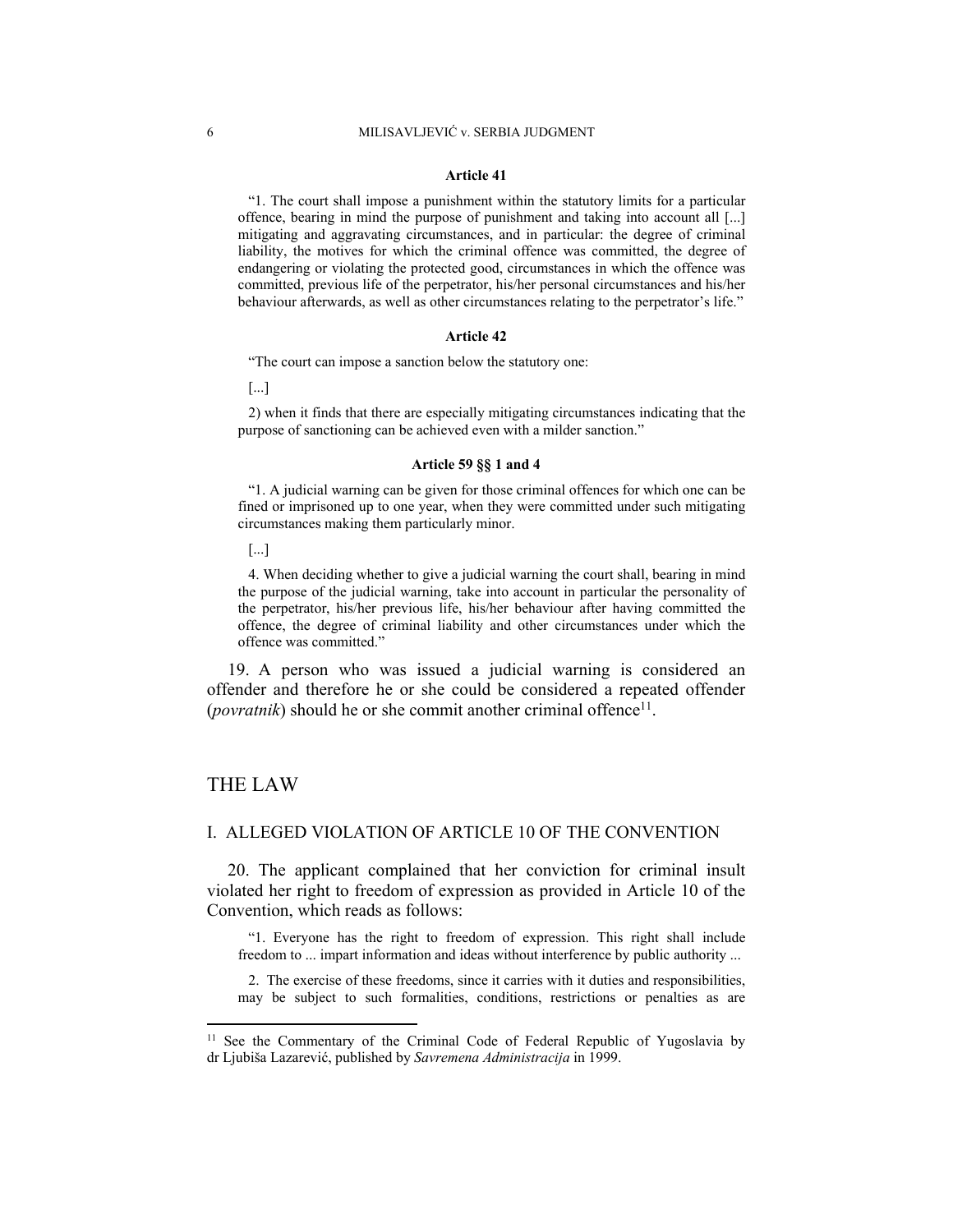prescribed by law and are necessary in a democratic society ... for the protection of the reputation or rights of others ..."

21. The Government contested that argument.

### **A. Admissibility**

22. The Court notes that the application is not manifestly ill-founded within the meaning of Article 35  $\S$  3 (a) of the Convention. It further notes that it is not inadmissible on any other grounds. It must therefore be declared admissible.

### **B. Merits**

### *1. The parties' submissions*

#### **(a) The applicant**

23. The applicant maintained that her conviction for criminal insult because of the article she had written and published in *Politika* on 7 September 2003 had been a clear interference with her right of freedom of expression guaranteed by Article 10 of the Convention. She accepted that it was "in accordance with law" as required by Article 10  $\S$  2 of the Convention, and that it had pursued the legitimate aim of protecting the rights of others. However, she maintained that her criminal conviction, although it had entailed a judicial warning, had been disproportionate under the circumstances of the case, in particular since it had caused her later dismissal from *Politika*, and represented a threat and warning to all Serbian journalists.

24. She also submitted that the article had been balanced and, in fact, "overwhelmingly favourable" towards Ms Kandić, and that it had been clear from the context that the impugned words had only been reporting of other people's opinions about her and had been taken from another magazine. In this regard, she averred that Ms Kandić did not file a criminal action against the journalists of other magazines who had initially published the impugned words, notably Serbian *Danas* and the American *Time*, even though they published them without the quotation marks too. In this regard the applicant submitted that the journalists should not be penalised for failing to place quotation marks around words and ideas that come from others, and relied on *Thoma v. Luxembourg*, no. 38432/97, § 64, ECHR 2001-III. The applicant also maintained that Ms Kandić was a well-known political activist and, therefore, a public figure, and that the article had been written within the public debate about Ms Kandić and her role in the investigation and prosecution of high-ranking Serbian politicians and military officers for international crimes before the ICTY.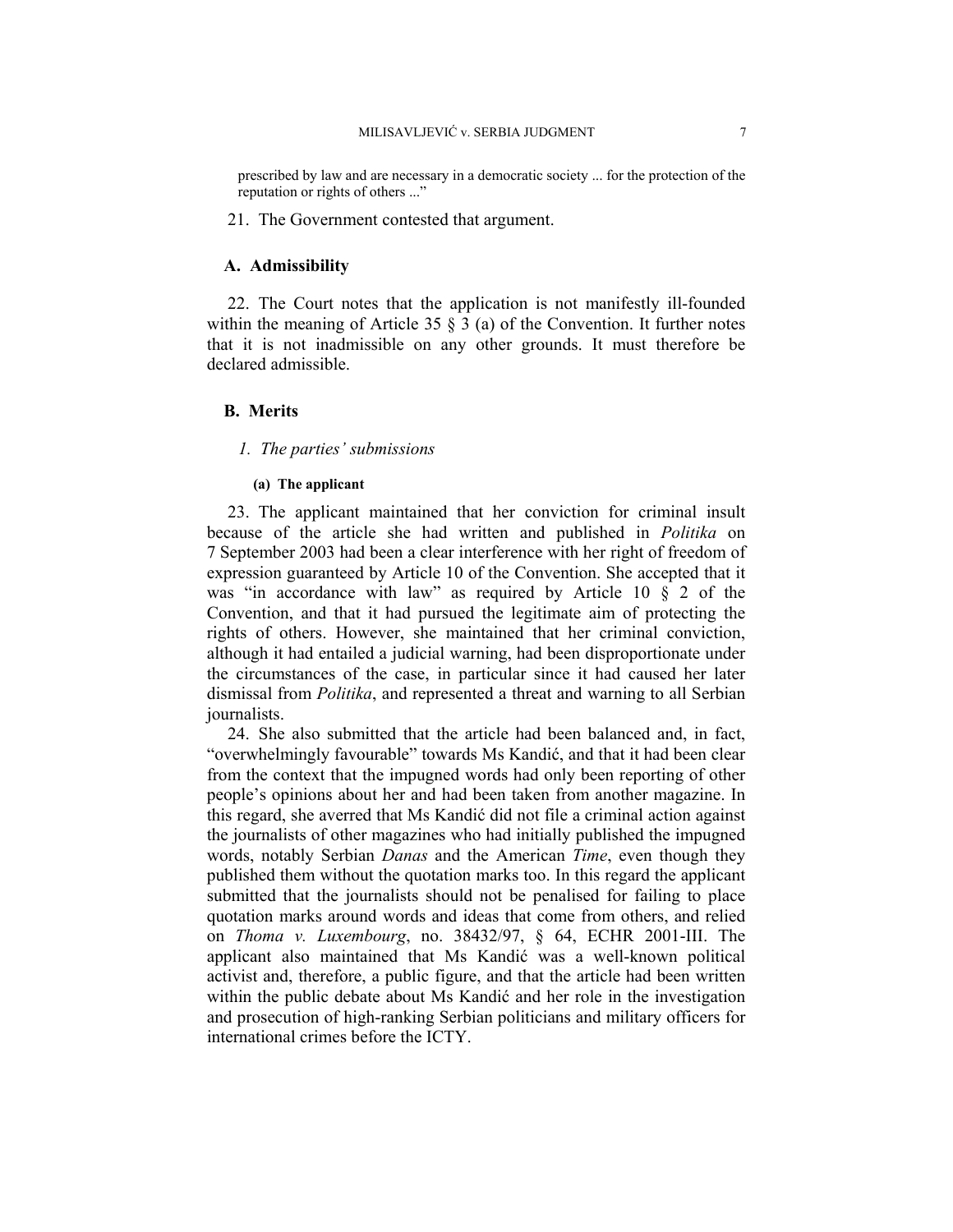#### **(b) The Government**

25. The Government did not dispute that the applicant's conviction for insult had presented an interference with her right of freedom of expression. They further maintained that this interference had been in accordance with the law, specifically Article 93 of the Criminal Code, that it had pursued the legitimate aim of protecting the reputation of Ms Kandić, who was undoubtedly a well-known public figure, and that it had been proportionate to the aim pursued, considering that no prison sentence or fine had been imposed on the applicant.

26. They argued that the words "witch" and "prostitute", for the use of which the applicant had been convicted, are of inherently insulting nature and that the context of the entire article clearly showed the applicant's intent to insult Ms Kandić. The government accepted that these words had already been used by another journalist to describe attitudes towards Ms Kandić, but in an entirely different context. They further argued that all the positive aspects of Ms Kandić's career referred to in the article had been maliciously and ironically presented. With regard to that, they maintained that the very title of the article had given a negative view of Ms Kandić, marking her as a servant of the ICTY, an institution which had been very unpopular in Serbian society; that positive characteristics of Ms Kandić had been put in quotation marks while abusive allegations had not been; that the significance of Ms Kandić's accomplishments had been deliberately diminished by connecting them to extremely unpopular personalities in Serbia; and that the details about her family life, specifically the attitude of Ms Kandić's son towards her work, had been taken out of context and misrepresented.

### *2. The Court's assessment*

### **(a) Whether there has been interference**

27. It is not disputed between the parties that the applicant's conviction amounted to "interference by public authority" with her right to freedom of expression. Such interference will infringe the Convention unless it satisfies the requirements of paragraph 2 of Article 10. It must therefore be determined whether it was "prescribed by law", pursued one or more of the legitimate aims set out in that paragraph and was "necessary in a democratic society" to achieve those aims.

#### **(b) "Prescribed by law"**

28. The Court notes that the statutory basis for the applicant's conviction was Article 93 § 2 of the Criminal Code. The Court holds that this provision was both adequately accessible and foreseeable, that is to say it was formulated with sufficient precision to enable the individual – if need be with appropriate advice – to regulate his or her conduct (see, among many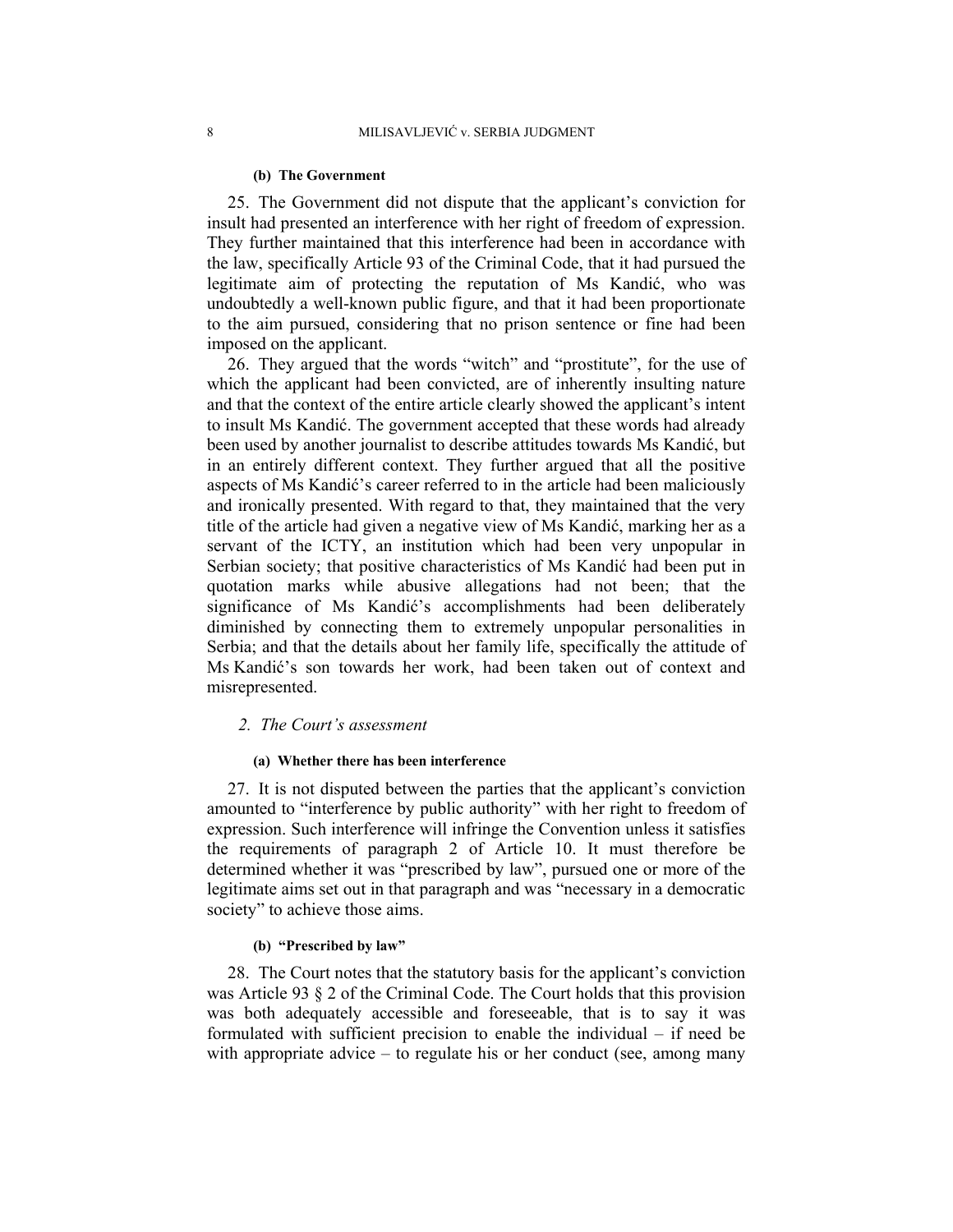other authorities, *The Sunday Times v. the United Kingdom (no. 1)*, 26 April 1979, § 49, Series A no. 30). The Court, therefore, concludes that the interference at issue was "prescribed by law" within the meaning of Article 10 § 2 of the Convention.

#### **(c) Legitimate aim**

29. The Court notes that it is not disputed between the parties that the interference pursued one of the aims enumerated in Article 10 § 2, namely the "protection of the reputation or rights of others".

#### **(d) "Necessary in a democratic society"**

#### *(i) General principles*

30. The relevant principles in this regard are set out in details in, for example, *Axel Springer AG v. Germany* [GC], no. 39954/08, §§ 78-95, 7 February 2012.

31. In particular, the Court's task, in exercising its supervisory jurisdiction, is to look at the interference complained of in the light of the case as a whole and determine whether the reasons adduced by the national authorities to justify it are "relevant and sufficient" and whether it was "proportionate to the legitimate aim pursued".

32. When examining the necessity of an interference in a democratic society in the interests of the "protection of the reputation or rights of others", the Court may be required to verify whether the domestic authorities struck a fair balance when protecting two values guaranteed by the Convention which may come into conflict with each other in certain cases, namely, on the one hand, freedom of expression protected by Article 10 and, on the other, the right to respect for private life enshrined in Article 8 (see *Hachette Filipacchi Associés v. France*, no. 71111/01, § 43, 14 June 2007, and *MGN Limited v. the United Kingdom*, no. 39401/04, § 142, 18 January 2011).

33. Where the balancing exercise between those two rights has been undertaken by the national authorities in conformity with the criteria laid down in the Court's case-law, the Court would require strong reasons to substitute its view for that of the domestic courts (see *MGN Limited*, cited above, §§ 150 and 155, and *Palomo Sánchez and Others v. Spain* [GC], nos. 28955/06, 28957/06, 28959/06 and 28964/06, § 57, ECHR 2011). The relevant criteria in this regard are: (a) the contribution made by the article to a debate of general interest; (b) how well known is the person concerned and what is the subject of the report; (c) the conduct of the person concerned prior to publication of the article; (d) method of obtaining the information and its veracity; (e) content, form and consequences of the publication; and (f) severity of the sanction imposed (see *Axel Springer AG*, cited above, §§ 89-95, 7 February 2012).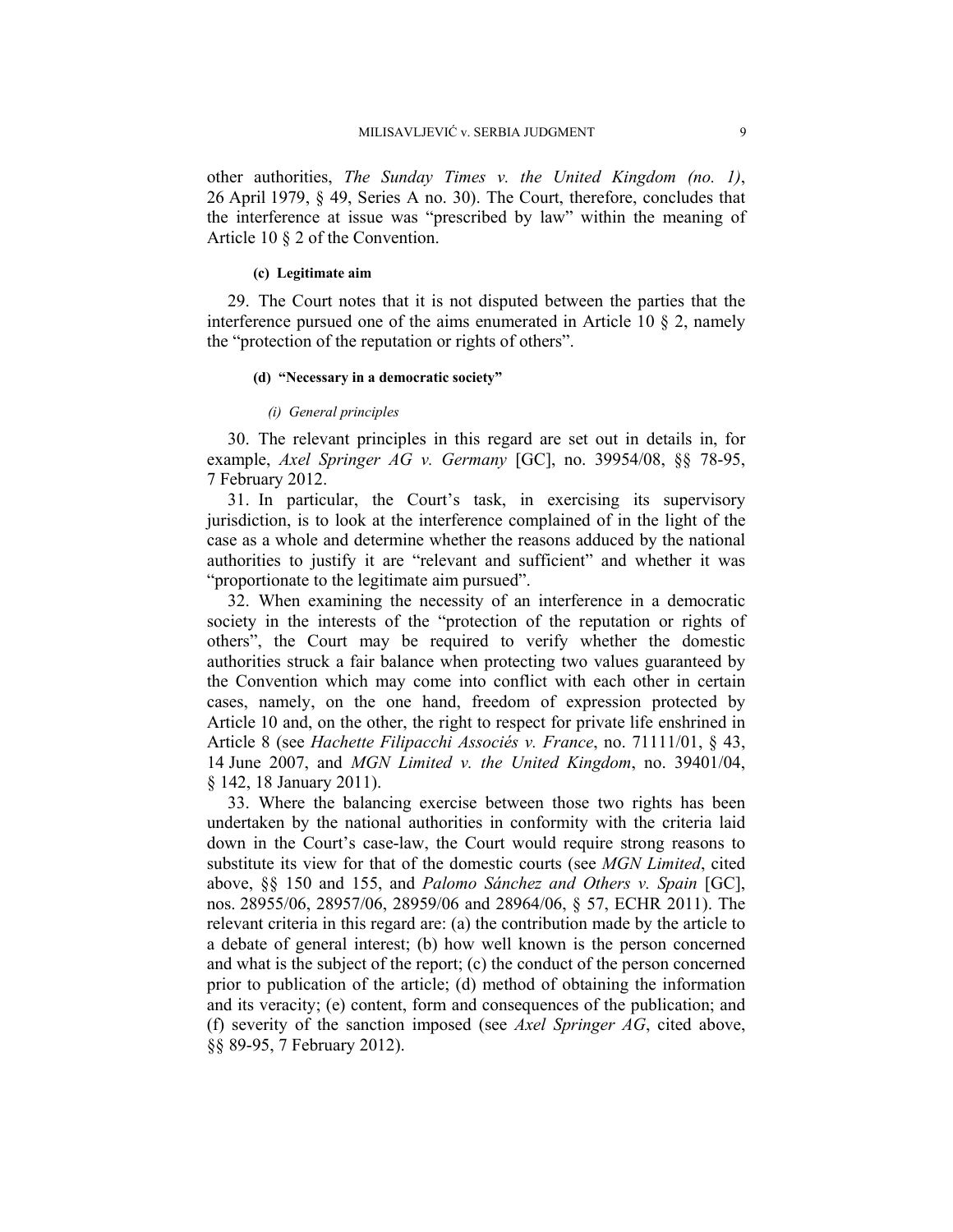34. The Court also reiterates that a distinction has to be made between private individuals and persons acting in a public context, as political figures or public figures. Accordingly, whilst a private individual unknown to the public may claim particular protection of his or her right to private life, the same is not true of public figures (see *Minelli v. Switzerland* (dec.), no. 14991/02, 14 June 2005, and *Petrenco v. Moldova*, no. 20928/05, § 55, 30 March 2010) in respect of whom limits of critical comment are wider, as they are inevitably and knowingly exposed to public scrutiny and must therefore display a particularly high degree of tolerance (see *Ayhan Erdoğan v. Turkey*, no. 39656/03, § 25, 13 January 2009, and *Kuliś v. Poland*, no. 15601/02, § 47, 18 March 2008).

#### *(ii) Application of these principles*

35. The Court firstly notes that the article was written in the context of an ongoing and at the time heated public debate on the Republic of Serbia's cooperation with the  $\text{ICTY}$  – a subject of great importance for Serbian society. At the time the article was published there was a high degree of animosity towards Ms Kandić from a large part of the Serbian public because of her efforts to secure the Serbian authorities' full cooperation with the ICTY and her activities related to the investigation of crimes committed by Serbian forces during the armed conflicts in the former Yugoslavia. The applicant's statements were therefore made in the context of a debate on matters of public interest.

36. The Court further observes that the applicant is a journalist and in that capacity her task was to write an article about Ms Kandić, a well-known human rights activist and undeniably a public figure. In so doing, she wrote, *inter alia*, that Ms Kandić "[had] been called a witch and a prostitute". The domestic court's held that by failing to put these words in quotation marks she had tacitly endorsed them as her own and convicted her for insult.

37. While the impugned words are offensive the Court considers that it is clear from the formulation of the sentence that this is how Ms Kandić was perceived by others, not by the applicant herself. In addition, the applicant claimed before the domestic courts that the impugned words had been taken from another article written by another journalist and published in another magazine, which was indeed established as such in the domestic proceedings and acknowledged by the Government (see paragraphs 12 and 26 above). Therefore, it is evident, even without the quotation marks, that this was not the applicant's personal opinion of Ms Kandić, but that she was merely transmitting how Ms Kandić was perceived by others. The Court has already held that a general requirement for journalists systematically and formally to distance themselves from the content of a quotation that might insult or provoke others or damage their reputation is not reconcilable with the press's role of providing information on current events, opinions and ideas (see *Thoma*, cited above, §§ 63-65). The Court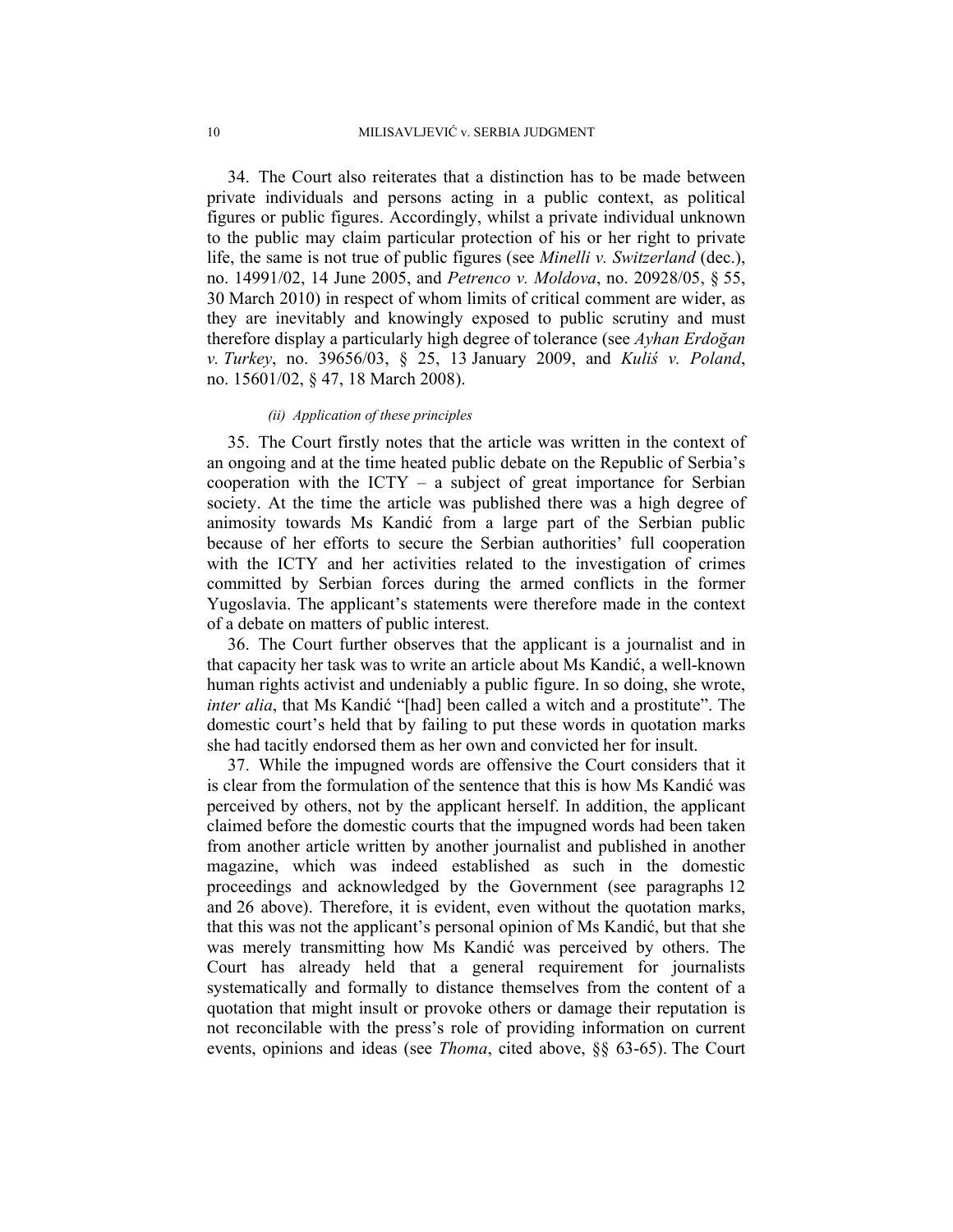does not consider that the sheer absence of quotation marks alone can be regarded as "particularly cogent reasons" capable of justifying the imposition of a penalty on the journalist (see, *mutatis mutandis*, *Thoma*, cited above, § 64).

38. Furthermore, the domestic courts failed to make any balancing exercise whatsoever between Ms Kandić's reputation and the applicant's freedom of expression and her duty, as a journalist, to impart information of general interest. They also made no reference to the overall context of the text and the circumstances under which it was written but their findings were rather limited to the fact that the impugned words were not put in the quotation marks. Such terse and undeveloped reasoning is, in the Court's view, in itself problematic as it rendered any defence raised by the applicant devoid of any practical effect.

39. The Court cannot accept the Government's argument that the applicant, through insinuations and diminution of facts, aimed to depict Ms Kandić in a negative light. The applicant made it clear in her article that the opinions on Ms Kandić were divided, offering both positive and negative aspects thereon. The article also reported that Ms Kandić had received many awards, some of them prestigious, as well as that she was campaigner for the truth on war crimes and a lonely voice of reason in Serbia, which was also written without the quotation marks, contrary to the Government's submission.

40. In particular, the Court does not consider that the impugned words can be understood as a gratuitous personal attack on, or insult to Ms Kandić. They did not refer to her private or family life, but to how she was perceived professionally. Ms Kandić, as a human rights activist, was a public figure, as acknowledged by the Government. That being so, the Court considers that she inevitably and knowingly exposed herself to public scrutiny and should therefore have displayed a greater degree of tolerance than an ordinary private individual.

41. The Court finally reiterates that the nature and the severity of the sanction imposed are the factors to be taken into account when assessing the proportionality of the interference (see, for instance, *Chauvy and Others v. France*, no. 64915/01, § 78, ECHR 2004-VI). In the present case, the domestic courts found that the applicant had committed a criminal offence of insult and issued against her a judicial warning, which could be considered an aggravating circumstance, should she commit another criminal offence (see paragraph 19 above). The Court cannot accept the Government's argument that the applicant's sentence was lenient. In the Court's view, what matters is not that the applicant was issued a judicial warning "only", but that she was convicted for an insult at all (see *Lopes Gomes da Silva v. Portugal*, no. 37698/97, § 36, ECHR 2000-X). Irrespective of the severity of the penalty which is liable to be imposed, a recourse to the criminal prosecution of journalists for purported insults, with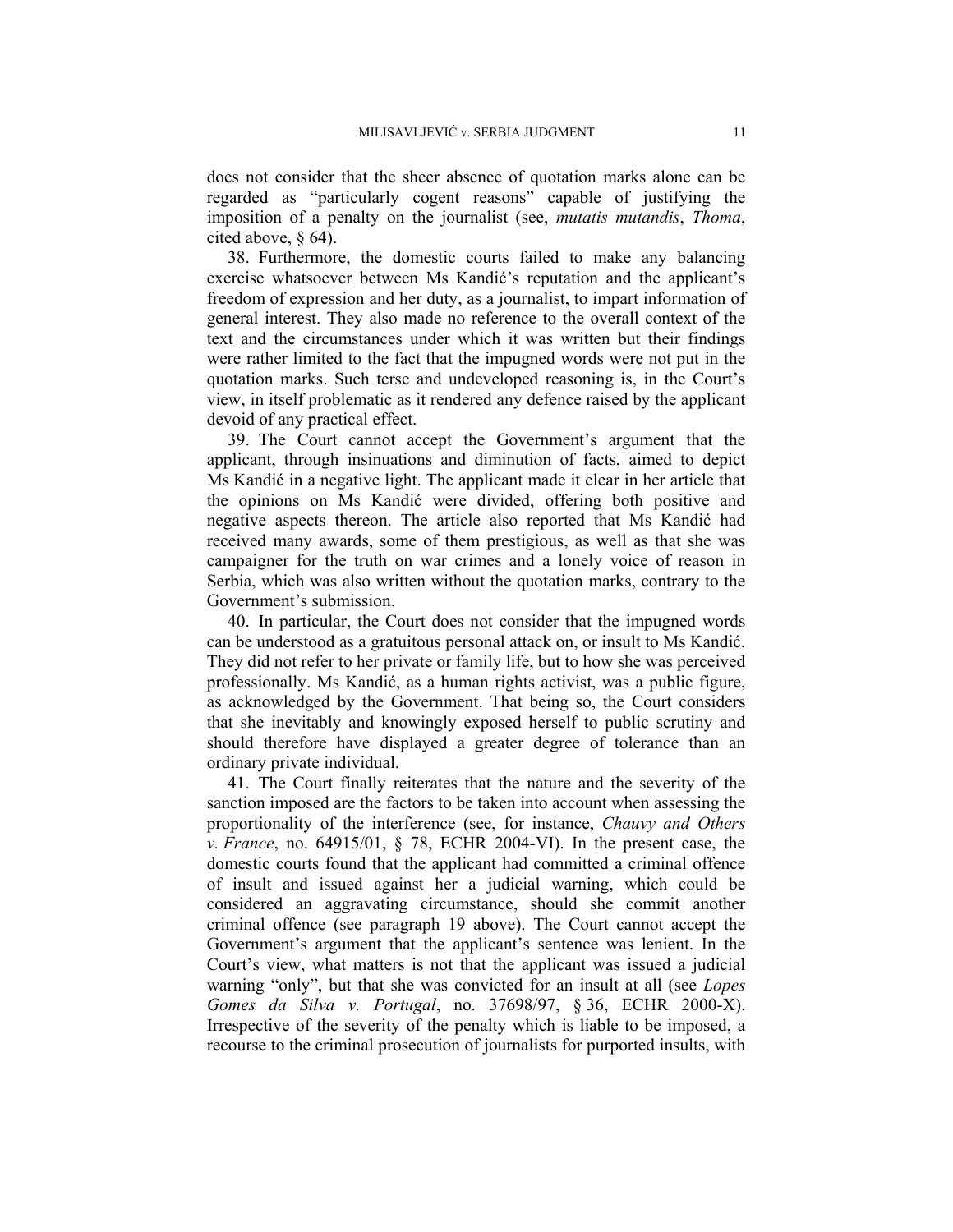the attendant risk of a criminal conviction and a criminal penalty, for criticising a public figure in a manner which can be regarded as personally insulting, is likely to deter journalists from contributing to the public discussion of issues affecting the life of the community (see paragraph 19 above; see, also, *Bodrožić and Vujin v. Serbia*, no. 38435/05, § 39, 23 June 2009, and *Grebneva and Alisimchik v. Russia*, no. 8918/05, § 65, 22 November 2016 (not yet final)).

42. The foregoing considerations are sufficient to enable the Court to conclude that the national authorities' reaction to the applicant's article and in particular to the impugned words was disproportionate to the legitimate aim pursued, and was therefore not necessary in a democratic society, within the meaning of Article 10 § 2 of the Convention.

43. There has accordingly been a violation of Article 10 of the Convention.

### II. APPLICATION OF ARTICLE 41 OF THE CONVENTION

44. Article 41 of the Convention provides:

"If the Court finds that there has been a violation of the Convention or the Protocols thereto, and if the internal law of the High Contracting Party concerned allows only partial reparation to be made, the Court shall, if necessary, afford just satisfaction to the injured party."

#### **A. Damage**

45. The applicant claimed 20,000 euros (EUR) in total in respect of pecuniary and non-pecuniary damage, submitting that her conviction was a factor which led to her later discharge from *Politika*.

46. The Government contested the applicant's claim as excessive and unfounded. They submitted, in particular, that the applicant had offered no evidence that she had been indeed discharged and even if that had been the case, that the said conviction was related to it in any way.

47. The Court does not discern any causal link between the violation found and the pecuniary damage alleged, in particular in view of the fact that the applicant failed to submit any proof that she had been indeed dismissed and, if so, that it was due to the conviction; it therefore rejects this claim. In respect of non-pecuniary damage the Court awards the applicant EUR 500.

### **B. Costs and expenses**

48. The applicant claimed the costs and expenses incurred before the domestic courts, which amount corresponded to EUR 386 at the time (see paragraph 15 above).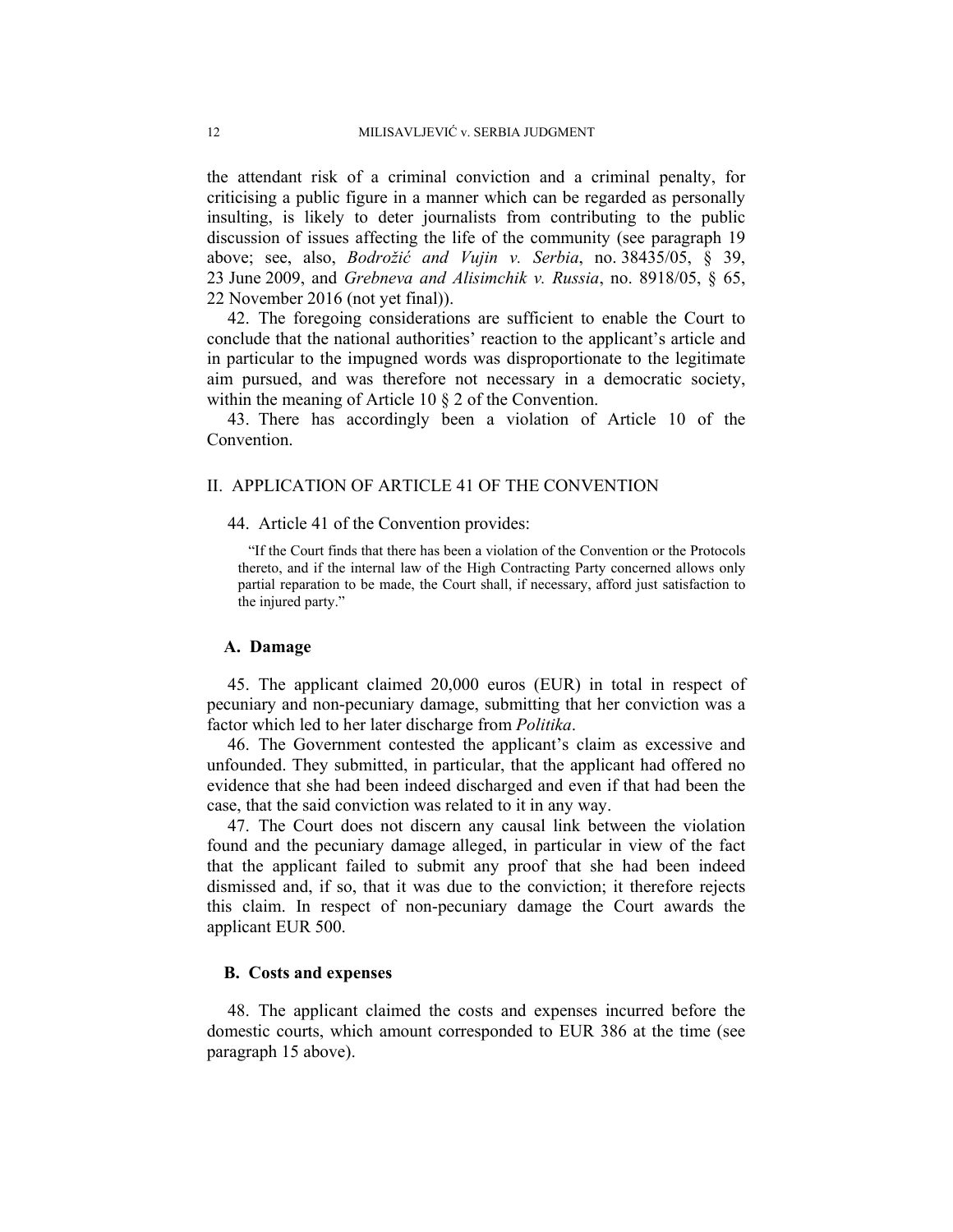49. The Government contested this claim.

50. According to the Court's case-law, an applicant is entitled to the reimbursement of costs and expenses only in so far as it has been shown that these have been actually and necessarily incurred and are reasonable as to quantum. In the present case, regard being had to the documents in its possession and the above criteria, the Court considers it reasonable to award the sum of EUR 386 for costs and expenses in the domestic proceedings.

# **C. Default interest**

51. The Court considers it appropriate that the default interest rate should be based on the marginal lending rate of the European Central Bank, to which should be added three percentage points.

# FOR THESE REASONS, THE COURT, UNANIMOUSLY,

- 1. *Declares* the application admissible;
- 2. *Holds* that there has been a violation of Article 10 of the Convention;
- 3. *Holds*

(a) that the respondent State is to pay the applicant, within three months from the date on which the judgment becomes final in accordance with Article 44 § 2 of the Convention, the following amounts, to be converted into the currency of the respondent State, at the rate applicable at the date of settlement:

(i) EUR 500 (five hundred euros), plus any tax that may be chargeable, in respect of non-pecuniary damage;

(ii) EUR 386 (three hundred and eighty six euros), plus any tax that may be chargeable to the applicant, in respect of costs and expenses;

(b) that from the expiry of the above-mentioned three months until settlement simple interest shall be payable on the above amounts at a rate equal to the marginal lending rate of the European Central Bank during the default period plus three percentage points;

4. *Dismisses* the remainder of the applicant's claim for just satisfaction.